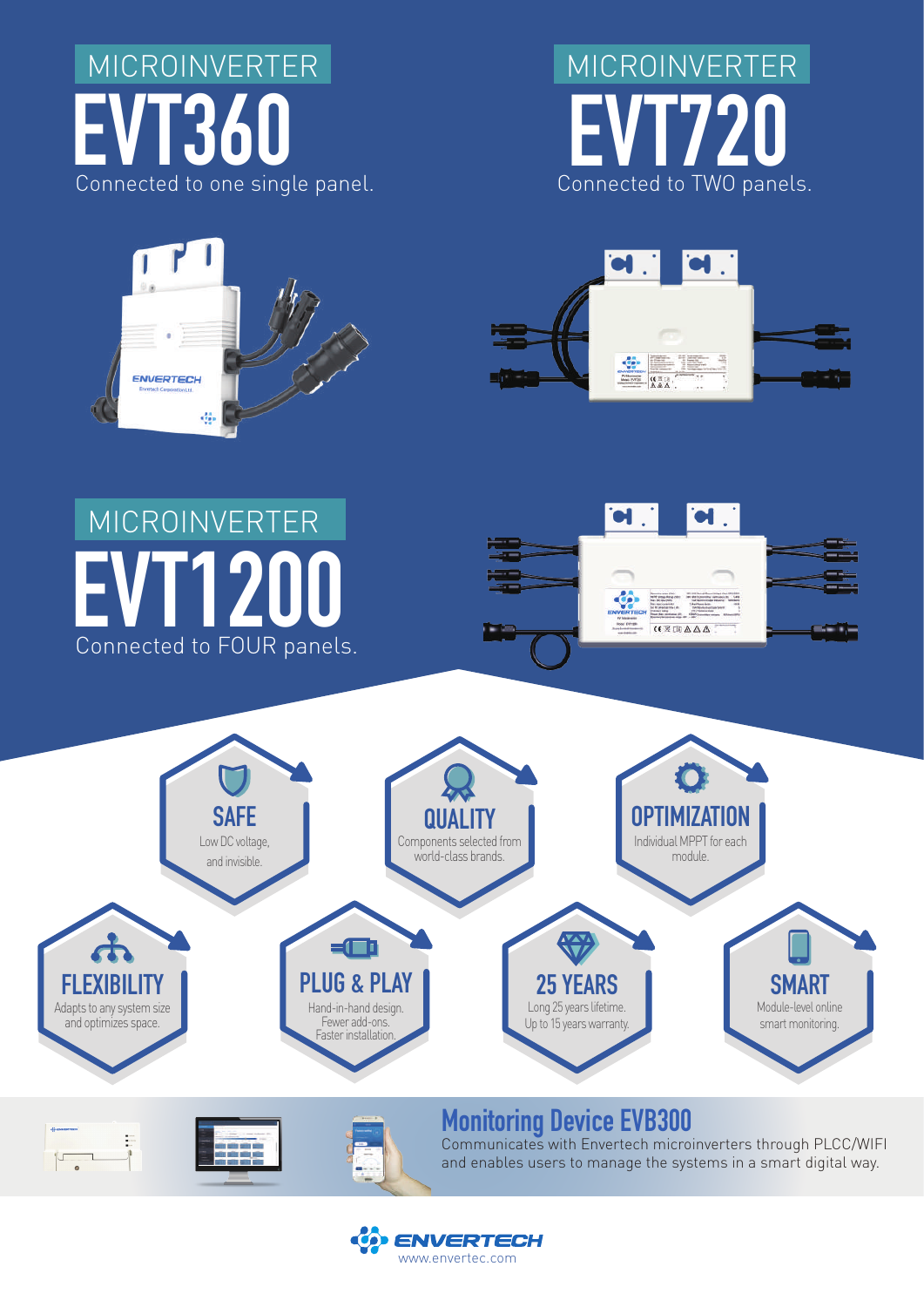## **DATASHEET**

| <b>Model</b>                              | <b>EVT360</b>                                                                                                       | <b>EVT720</b>             | <b>EVT1200</b>        |  |
|-------------------------------------------|---------------------------------------------------------------------------------------------------------------------|---------------------------|-----------------------|--|
| Input Data (DC)                           |                                                                                                                     |                           |                       |  |
| Recommended Input Power<br>Range(STC)     | 180W - 450W+                                                                                                        | $(180W - 450W +)*2$       | $(180W - 420W + )$ *4 |  |
| Max. DC Input (V)                         | 60V                                                                                                                 | 60V                       | 60V                   |  |
| Max. Input Short-circuit Current (A)      | 15A                                                                                                                 | 15A                       | 15A                   |  |
| Operating Range (V)                       | 16V-60V                                                                                                             | 16V-60V                   | 16V~60V               |  |
| Max. Input Continuous Current (A)         | 12A                                                                                                                 | $12A*2$                   | $12A*4$               |  |
| MPPT Voltage Range (V)                    | 22V-48V                                                                                                             | 22V-48V                   | 22V~48V               |  |
| <b>Output Data (AC)</b>                   |                                                                                                                     |                           |                       |  |
| Normal Voltage (Vac)                      | 220V/230V                                                                                                           | 220V/230V                 | 220V/230V             |  |
| Current (Max.continuous) (A)              | 1.63A                                                                                                               | 3.27A                     | 5.90A                 |  |
| Frequency (Hz)                            | 50Hz/60Hz                                                                                                           | 50Hz/60Hz                 | 50Hz/60Hz             |  |
| Power (Max.continuous) (W)                | 330W                                                                                                                | 660W                      | 1200W                 |  |
| Peak Power [W]                            | 360W                                                                                                                | 720W                      | 1300W                 |  |
| Power Factor Range                        | $+/-0.90$                                                                                                           | $+/-0.90$                 | $+/-0.90$             |  |
| <b>Total Harmonic Distortion</b>          | $<$ 3%                                                                                                              | $<$ 3%                    | $<$ 3%                |  |
| Maximum Units Per Branch<br>[12AWG Cable] | 16 Units                                                                                                            | 8 Units                   | 5 Units               |  |
|                                           |                                                                                                                     | <b>Efficiency</b>         |                       |  |
| Peak Inverter Efficiency                  |                                                                                                                     | 95.6%                     |                       |  |
| <b>EURO Weighted Efficiency</b>           |                                                                                                                     | 95%                       |                       |  |
| <b>MPPT Efficiency</b>                    |                                                                                                                     | 99.9%                     |                       |  |
| Nighttime Power Consumption               |                                                                                                                     | $<$ 100 $m$ W             |                       |  |
| <b>Features</b>                           |                                                                                                                     |                           |                       |  |
| Communication                             | PLCC (Power Line Carrier Communication)                                                                             |                           |                       |  |
| Compliance                                | VDE-AR-N 4105, IEC/EN61000, IEC/EN62109-1/2, EN50549-1/2019, TOR 2019,<br>C10/11:2019, UTE C15-712-1:2013, VFR 2019 |                           |                       |  |
| Warranty                                  |                                                                                                                     | 15 Years                  |                       |  |
|                                           |                                                                                                                     | <b>Others</b>             |                       |  |
| Ingress Protection (IP)                   |                                                                                                                     | IP 67                     |                       |  |
| Protective Class                          | Classe I                                                                                                            |                           |                       |  |
| Temperature (C)                           | $-40^{\circ}$ C to $+65^{\circ}$ C                                                                                  |                           |                       |  |
| Relative Humidity                         | 0% - 98%                                                                                                            |                           |                       |  |
| Overvoltage Category                      | OVC III (AC Main), OVC II (PV)                                                                                      |                           |                       |  |
| Inverter Isolation                        |                                                                                                                     | ⊠ High Frequency Isolated |                       |  |
| Weight                                    | 1.8kg                                                                                                               | 3.8 <sub>kq</sub>         | 5.4kg                 |  |
| Dimensions(W*H*D)                         | 163mm*216mm*27mm                                                                                                    | 264 mm*194 mm*35.5 mm     | 316.5mm*189mm*46mm    |  |